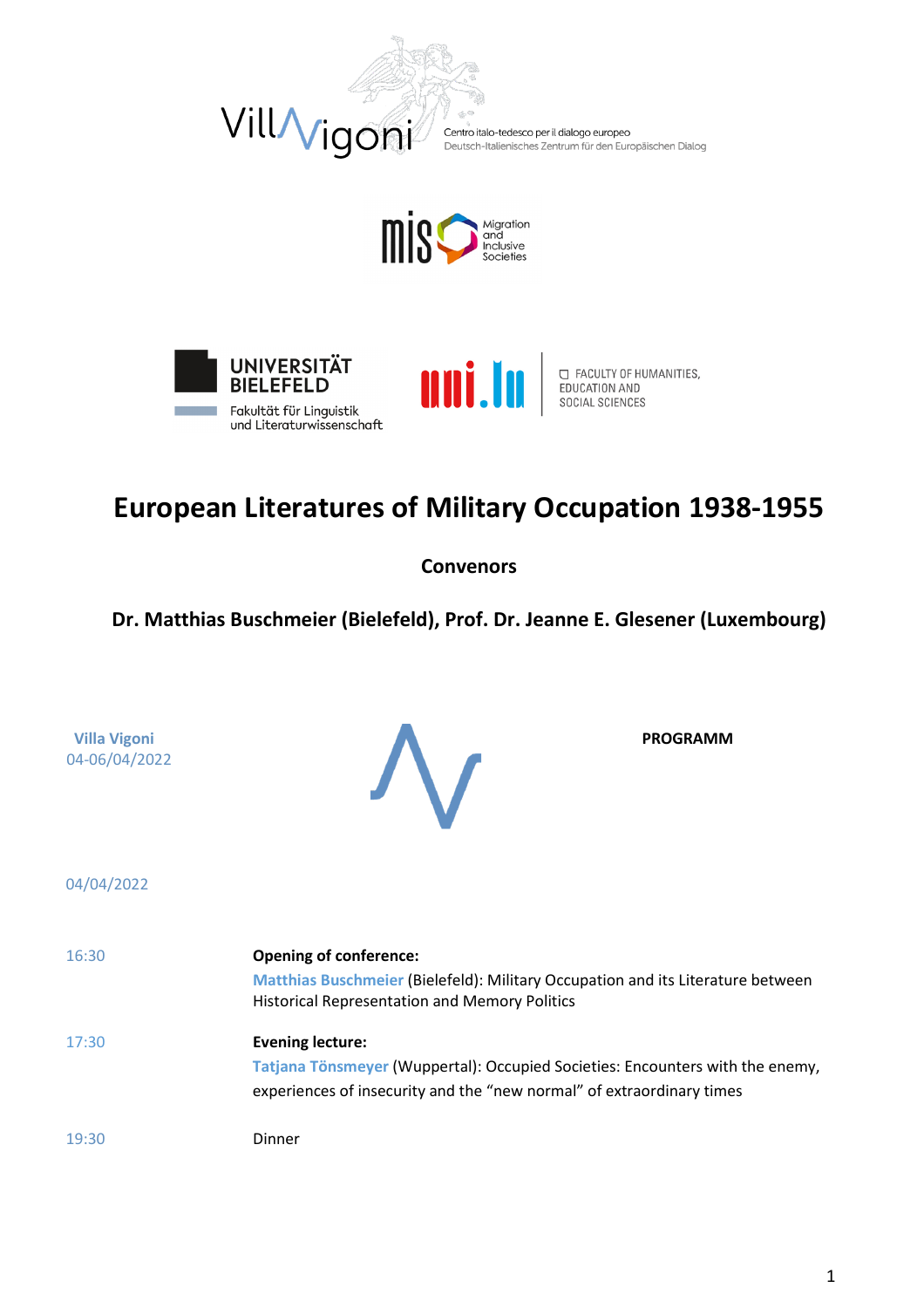

entio<br>Centro italo-tedesco per il dialogo europeo<br>Deutsch-Italienisches Zentrum für den Europäischen Dialog

#### 05/04/2022

| L.              | <b>Literary Perspectives of German Occupiers in Western Europe</b>                                                                                                                  |
|-----------------|-------------------------------------------------------------------------------------------------------------------------------------------------------------------------------------|
| $09:00 - 10:00$ | Jan Andres (Bielefeld): Vertreibung aus dem Exil. Rudolf Borchardts Anabasis'-<br>Fragment                                                                                          |
| $10:00 - 11:00$ | Christopher Meid (Freiburg): Occupation as tourism? Griechenland. Ein Buch aus<br>dem Kriege (1942) and Ölberge, Weinberge (1953) by Erhart Kästner                                 |
| $11:00 - 11:30$ | Coffee                                                                                                                                                                              |
| $11:30 - 12:30$ | Stefanie Siess (Heidelberg): German Writers as Occupiers and Occupied. Franco-<br>German Representations in the Works of Felix Hartlaub (1940-1945) and Tami<br>Oelfken (1945-1955) |
| $12:30 - 14:00$ | Lunch                                                                                                                                                                               |

#### **II. Literary Perspectives of the Occupied from South-Eastern Europe**

| Aleksandar Momčilović (Prag): Literature from Below: Literary Competitions on    |
|----------------------------------------------------------------------------------|
| the Territory of the German Military Commander in Serbia and the Protectorate of |
| <b>Bohemia and Moravia</b>                                                       |
| Atinati Mamatsashvili (Tbilisi/Luxembourg): Literary Representations of Occupied |
| Cities: Tbilisi, Paris, Luxembourg                                               |
|                                                                                  |
| Coffee Break                                                                     |
|                                                                                  |

- 16:30 17.30 **Joanna Rzepa** (Essex): Translating Occupied Poland: Politics, Propaganda, and Polish-English Translation in Britain (1939-1946)
- 17:30 18:30 **Jelena Subotić** (Atlanta): Contested Remembrance of Occupations in Postcommunist Europe
- 19:30 Dinner